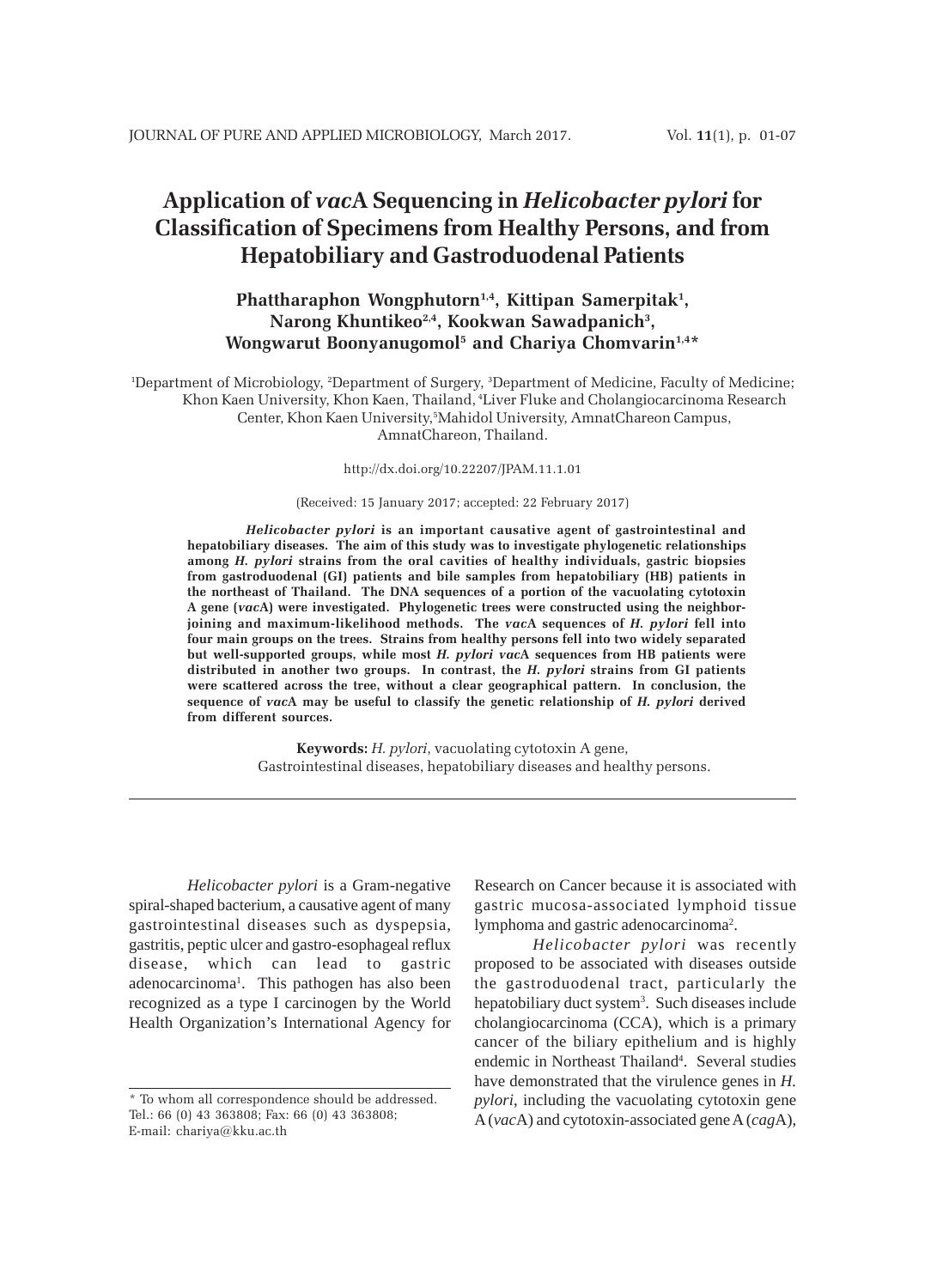may help to predict the association between *H. pylori* infection and clinical outcomes<sup>4,5</sup>. However, *cag*A and other virulence genes (viz. *bab*A, *cag*E and *ice*A) are present in only some strains of *H. pylori*, whereas *vac*A is present in all *H. pylori* strains<sup>6</sup>.

Vacuolating cytotoxin induces intracellular vacuoles, leading to epithelial damage of eukaryotic cells<sup>7</sup> by suppressing epithelial proliferation, promoting apoptotic cell death<sup>8</sup>, inducing cytoskeletal changes<sup>8</sup> and suppressing epithelial proliferation<sup>9</sup>. Each allelic variant of vacA contains one of two classes of signal-region variant (s1 or s2) and one of two classes of middle region  $(m1 or m2)$  variant<sup>10</sup>. Allelic variation among strains results in variation of vacuolating activity<sup>11</sup>. The s1/m1 *H. pylori* strain displays a higher vacuolating activity than that does the s1/m2 strain and might be associated with gastritis and gastric adenocarcinoma. In contrast, the *vac*A s2/m2 strain is rarely associated with such diseases due to the absence of cytotoxic activity<sup>12</sup>. Although, vacA genotype status might help predict the development of diseases, one report has suggested that genotype of *vac*A was not associated with the clinical outcome of peptic ulcer, duodenal ulcer and gastric cancer<sup>13</sup>. Therefore, in this study, we test the idea that the *vac*A sequence can be used to distinguish among clinical sources of specimens.

Routes of *H. pylori* transmission are oraloral<sup>14</sup>, gastro-oral<sup>15</sup> and fecal-oral<sup>16</sup>. Saliva can be a reservoir of *H. pylori*, potentially infecting or reinfecting the stomach<sup>17</sup>. It might be that the genotypes of *H. pylori* strains in saliva of healthy persons can be useful for mapping the geographical distribution of *H. pylori* strains associated with gastroduodenal (GI) and hepatobiliary (HB) diseases. To explore this possibility, we sequenced portions of the *vac*A gene from specimens from healthy individuals and from patients with various gastroduodenal and hepatobiliary diseases.

## **MATERIALS AND METHODS**

#### **Study subjects**

Study subjects consisted of healthy persons, patients with GI diseases and patients with hepatobiliary diseases admitted to Srinagarind Hospital, Faculty of Medicine, Khon Kaen University, Thailand. Approval for the study was

J PURE APPL MICROBIO*,* **11**(1), MARCH 2017.

obtained from the Human Ethics Committee of Khon Kaen University (approval nos. HE571489 and HE581271) and prior written informed consent was obtained from all participants.

# **Collection and processing of saliva samples**

Thirty saliva samples were collected from healthy person using the method of Silva *et.al*  $(2009)$ , with slight modifications<sup>18</sup>. Two ml of each saliva sample was added to 8 ml of Brucella broth (CRITERION™, USA) and incubated for 3 days at 37 °C with shaking under microaerobic atmosphere  $(5\% \text{ O}_2, 10\% \text{ CO}_2 \text{ and } 85\% \text{ N}_2)$ . After centrifugation at 13,000 rpm for 10 minutes at 4 °C, the pellet from each culture was used as a source of DNA for amplification of *vac*A by nested PCR.

# **Collection and processing of gastric biopsy and bile specimens**

Gastric biopsies were performed on dyspeptic patients undergoing gastro-endoscopic examinations at the Endoscopy Unit, Srinagarind Hospital, Faculty of Medicine, Khon Kaen University. Dyspeptic patients (GI) were characterized as having non-ulcer disease (NUD)  $(n = 20)$ , peptic ulcer disease (PUD)  $(n = 3)$  or gastric cancer (GC)  $(n = 2)$ . Gastric samples from these patients were positive for the rapid urease test indicating *H. pylori* infection. Bile samples, positive for *H. pylori* via PCR detection of *ure*A gene, were taken from patients with hepatobiliary disorders, namely,  $CCA (n = 20)$  and cholelithiasis  $(n = 9)$ , at the Surgical Unit, Srinagarind Hospital, Faculty of Medicine, Khon Kaen University. The sources of the clinical specimens are summarized in Table 1.

#### **DNA extraction**

DNA was extracted from pellets of saliva samples using a modified method based on the Puregene DNA Purification System (Gentra System, USA)19. DNA was extracted from bile samples and biopsy specimens using the Gentra System DNA extraction and purification kit (Big Lake, MN, USA), respectively, as previously described<sup>4,20</sup>.

## **PCR amplification and DNA Sequencing**

Amplification of a portion of the *vac*A gene from each sample was performed by nested PCR using primers and conditions as shown in Table 2. The inner primers (forward: nt. 2673-2692, reverse: nt. 2929-2948; GenBank GQ331975) amplified a fragment of *vac*A encoding amino acid positions 892 to 979. The region amplified does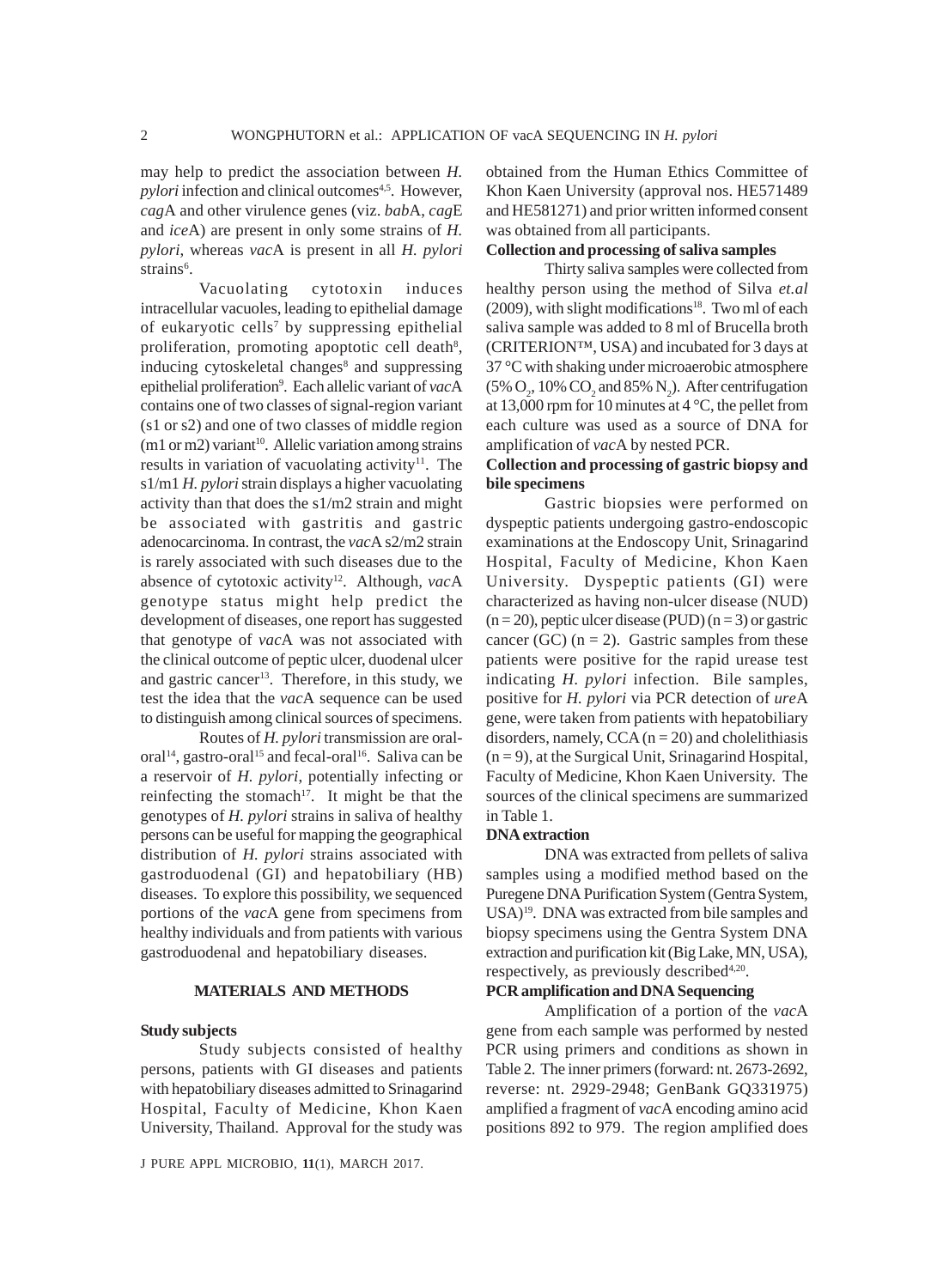not include the s or the m region. Nested PCR assay was performed in a total volume of 25 µl containing 500 ng of DNA template, 0.2 mM dNTPs (Amresco, Ohio, USA), 1X PCR buffer (10 mM Tris-HCl pH 8.3, 50 mM KCl, 0.1 mg/ml bovine serum albumin, 10 mM  $(NH_4)_2SO_4$ , and 1.5 mM  $MgCl_2$ ) (RBC bioscience, Taipei, Taiwan), 0.5 U *Taq* polymerase (RBC Bioscience, Taipei, Taiwan), and 0.4 µM *vac*A primers. Thermocycling was conducted in a C1000™ Thermal Cycler (BioRad, USA). Amplicons were purified using spin column PCR clean up kit (DNA sequencing service; BIONEER, Korea) and sequenced using Sanger sequencing method (DNA sequencing service; BIONEER, Korea).

#### **Phylogenetic analysis**

The *vac*A sequences from all samples, including sixteen reference sequences of *H. pylori vac*A from GenBank (Table 1), were aligned using the MAFFT program (http://www.ebi.ac.uk/Tools/ msa/mafft). The aligned sequences were adjusted and edited using BioEdit v.7.0.5.2. Phylogenetic analyses were conducted in MEGA software version  $7.0^{21}$ . The phylogenetic trees were constructed and compared using the neighborjoining and maximum-likelihood methods with 1,000 bootstrap replicates. The Kimura 2-parameter model with Gamma distribution was used as the best model (the model giving the best log-likelihood value.

## **RESULTS**

The phylogenetic trees (Figs. 1 and 2) revealed that most sequences from Thai samples fell into distinct clades and were generally also distinct from sequences from other countries. The alignment of 101 partial sequences of the *vac*A gene was 276 bp in length, and translated to 88 amino acids (Fig. 3).

The neighbor-joining tree (Fig. 1) placed the thirty sequences from healthy Thai people into two very distinct groups with high bootstrap support: group 1 (82% support) consisted of 23 sequences and group 4 (97% support) included 6 sequences. Sequences from Thai hepatobiliary patients mostly fell into two groups, group 2 consisting of 10 sequences from CCA patients together with 5 sequences from Thai gall-stone patients (58% bootstrap support), and group 3 consisting of 8 sequences from CCA patients and 1 sequence from patients with other hepatobiliary

| Source of samples               | Number of<br>samples | Sample<br>code                                     |
|---------------------------------|----------------------|----------------------------------------------------|
| Healthy persons $(n=30)$        |                      |                                                    |
| • Saliva samples                | 30                   |                                                    |
| Gastroduodenal patients (n=25)  |                      |                                                    |
| • Non-ulcer disease (NUD)       | 20                   |                                                    |
| • Peptic ulcer diseases (PUD)   | 3                    |                                                    |
| • Gastric cancer (GC)           | 2                    |                                                    |
| Hepatobiliary patients $(n=30)$ |                      |                                                    |
| • Cholangiocarcinoma (CCA)      | 20                   |                                                    |
| • Cholelithiasis                | 9                    |                                                    |
| • Other hepatobiliary diseases  |                      |                                                    |
| Reference strains*              |                      |                                                    |
| Japan                           | 5                    | CP06826, AB190972, AB190973, AF071097,<br>AB190965 |
| India                           | 3                    | GQ331975, GQ331980, GQ331984                       |
| Kenya                           | 3                    | AF191641, AF191642, AF191644                       |
| <b>USA</b>                      | 2                    | CP003474, AE000511                                 |
| China                           |                      | CP003419                                           |
| Italy                           |                      | U95971                                             |
| West Africa                     |                      | CP002571                                           |

**Table 1.** Sources of samples used in this study

\* = All reference strains taken from Genbank were isolated from GI patients

J PURE APPL MICROBIO*,* **11**(1), MARCH 2017.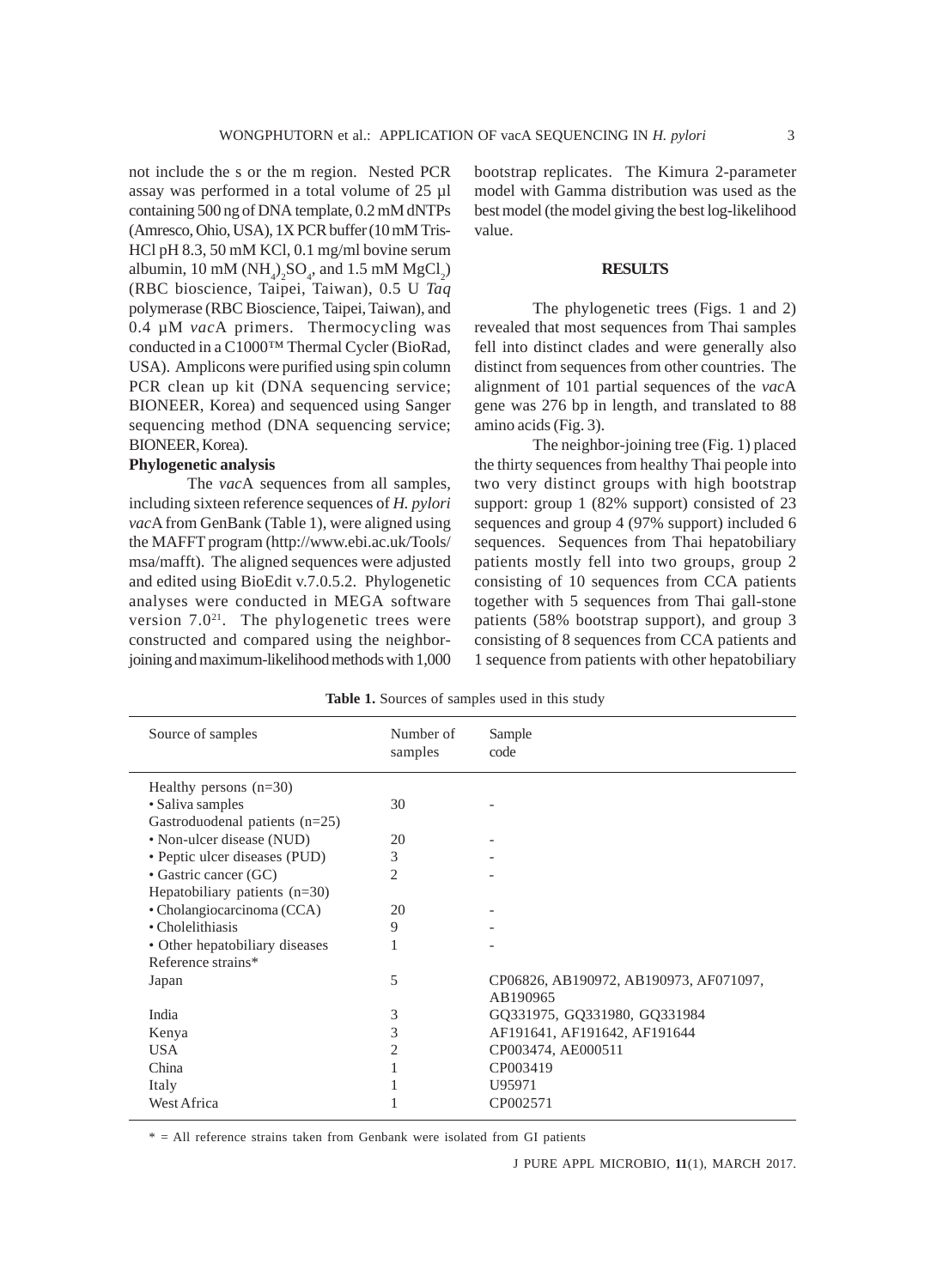diseases (98% support). In contrast, most *vac*A sequences from Thai GI patients were not close to those from healthy individuals or HB patients, but were scattered across the tree and often among *vac*A sequences of GI patients from various countries. Similarly, *H. pylori* sequences from saliva samples of healthy persons, gastric biopsies of gastrointestinal tract patients (GI) and bile samples of hepatobiliary patients were grouped in the maximum likelihood tree (Fig. 2) in a manner consistent with the neighbor joining tree. Bootstrap values differed slightly between the trees and the 4 groups, while still strongly supported, fell in somewhat different parts of the two trees.

In this study, we also determined the alleles of *vac*A (s and m) present in the bile samples of hepatobiliary patients which are nearly all of were s1 and m1 (data not shown). Therefore, these alleles can't be used to identify the different clinical origins of samples.

Translated amino acid sequences were compared among the four groups of *H. pylori* (indicated in Fig. 1 and 2) and found to differ at many positions (Fig. 3).

#### **DISCUSSION**

Our study is the first investigation on the genetic diversity and relationships of *vac*A gene sequences of *H. pylori* from different sources; saliva from healthy persons, gastric biopsies from gastrointestinal tract patients (GI) and bile samples from hepatobiliary patients (CCA and cholelithiasis) in Thailand. Partial *vac*A gene sequences from healthy persons were obviously very different from those of HB patients. *H. pylori*

strains from saliva samples of healthy persons fell into two well-supported but widely separated clades (clades 1 and 4). Strains isolated from HB patients, especially those with CCA, mostly also fell into distinct clades (clades 2 and 3). These results indicate that particular genotypes of *vac*A may occur in strains of *H. pylori* specific to particular sources (disease status of the host and geography). This applied strongly to strains from CCA patients: this disease is highly endemic in Thailand. Interestingly, most *H. pylori* strains from GI tracts of Thai patients were distributed among other strains of GI patients from different countries, but not among the strains from healthy persons or HB patients. It seems that most *H. pylori* strains in saliva of healthy persons in Northeast Thailand may not be derived from the strains isolated from GI and HB patients. The partial *vac*A gene sequence developed in this study has the potential to distinguish among *H. pylori* strains from different origins and sources. In this study, genetic diversity and relationships of *H. pylori* from different sources were determined using neighborjoining and maximum-likelihood methods. Results from the two methods were in broad agreement, suggesting we were close to the true phylogenetic tree. An advantage of the neighbor-joining method is more computational efficiency and speed than maximum-likelihood method, making it suitable for analysis of large data sets. However, this method is unsuitable if very divergent sequences are included<sup>22</sup>. The maximum-likelihood  $(ML)$ approach is character-based and is now widely used owing to the development of increasingly realistic and explicit models of sequence evolution. However, likelihood calculations and tree searches under the likelihood criterion are computationally

| Specific for               | Primer sequence $(5'>>3')$ | Product size (bp) | PCR condition           |  |  |
|----------------------------|----------------------------|-------------------|-------------------------|--|--|
| $vacA^{19}$                | OF-GCATGATTTTGGCACCATTG    | 429               | 95 °C 30 s, 54 °C 30 s, |  |  |
| $(H. \, pylori)$           | OR-TTTTCATATTTAGGGGCAAA    |                   | 72 °C 45 s (35 cycles)  |  |  |
|                            | IF-GCATGATTTTGGCACCATTG    | 276               | 95 °C 30 s, 62 °C 30 s, |  |  |
|                            | IR-ATCGCATTGCTCAAGCTCAA    |                   | 72 °C 45 s (35 cycles)  |  |  |
| vacA $s1/s2^{24}$          | F-ATGGAAATACAACAAACACAC    | 259/286           | 94 °C 60 s, 58 °C 60 s, |  |  |
|                            | R-CTGCTTGAATGCGCCAAAC      |                   | 72 °C 60 s (35 cycles)  |  |  |
| <i>vac</i> A m $1/m2^{24}$ | F-CAATCTGTCCAATCAAGCGAG    | 567/642           | 94 °C 60 s, 55 °C 60 s, |  |  |
|                            | R-GCGTCAAAATAATTCCAAGG     |                   | 72 °C 60 s (35 cycles)  |  |  |

**Table 2.** Primer sequences and PCR condition for detection of *H. pylori*

J PURE APPL MICROBIO*,* **11**(1), MARCH 2017.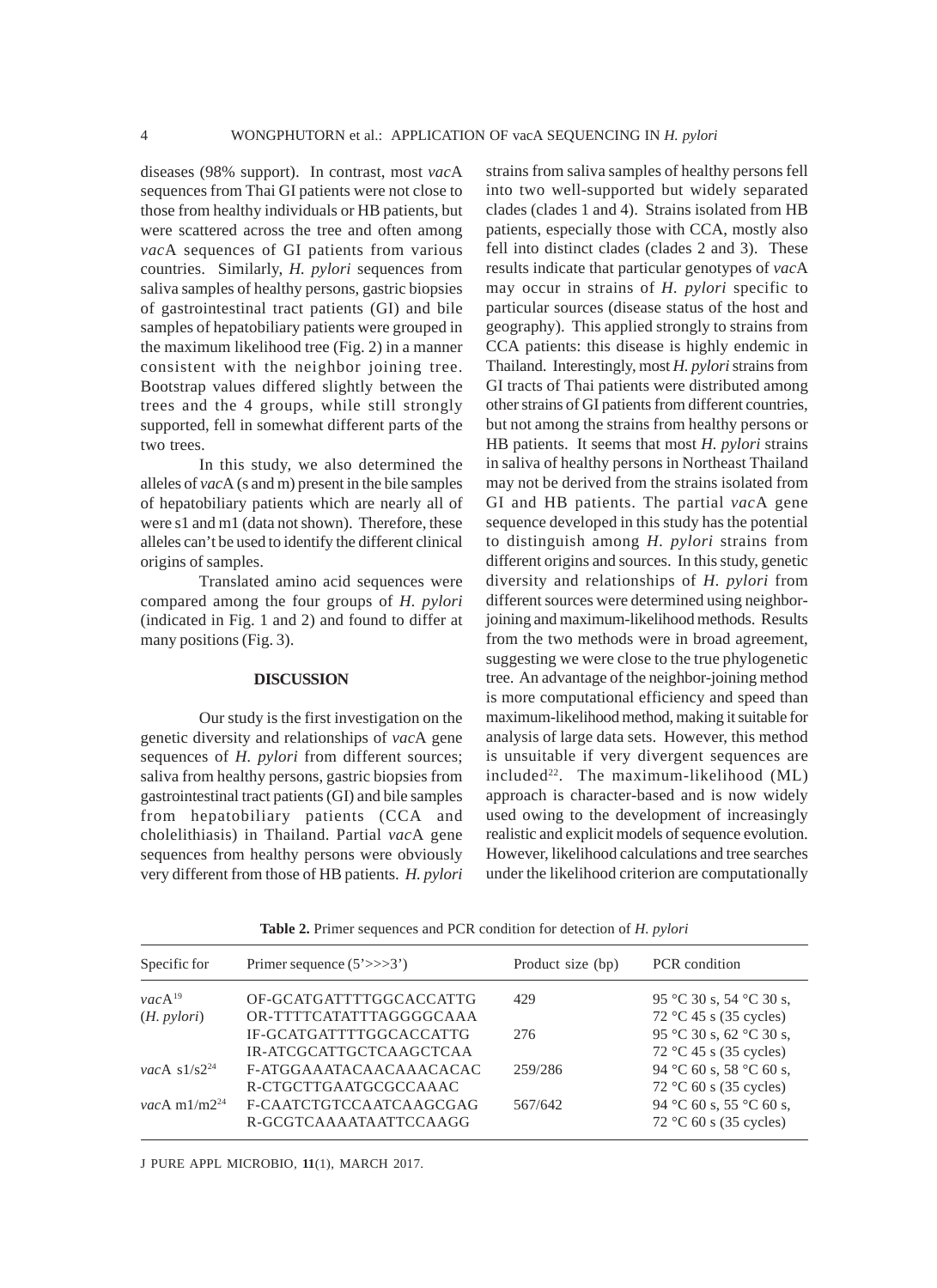

**Fig. 1.** Neighbor joining tree with 1,000 bootstraps from a dataset of partial *vac*A gene sequences. Numbers on the branches are bootstrap values (%). Disease conditions are represented by NUD; nonpeptic ulcer diseases, PUD; peptic ulcer diseases and CCA; cholangiocarcinoma



**Fig. 2.** Maximum likelihood tree with 1,000 bootstraps from a dataset of partial *vac*A gene sequences. Numbers on the branches are bootstrap values (%). Disease conditions are represented by NUD; nonpeptic ulcer diseases, PUD; peptic ulcer diseases and CCA; cholangiocarcinoma

| 880                                                   | 1898 | 900  | 910  | 920 | 930 | 940 | 950 | 960  | 970                                                                                              | 980                          |
|-------------------------------------------------------|------|------|------|-----|-----|-----|-----|------|--------------------------------------------------------------------------------------------------|------------------------------|
| Sequence                                              |      |      |      |     |     |     |     |      |                                                                                                  |                              |
| PFAOPSATPNLVAIN                                       |      |      |      |     |     |     |     |      |                                                                                                  | LNNIASLEHKTSGLOTLSLSNAMILNSR |
| 1880                                                  |      | 1900 | 1910 | 920 | 930 | 940 | 950 | 1960 | 1970                                                                                             | 980                          |
| H. pylori PG225<br>(GenBank: GQ331975)                |      |      |      |     |     |     |     |      | HDFGTIESVFELANRSSDIDTLYANSGAQGRDLLQTLLIDEHNAGYARIMIDATSANEITKQLNTATTTLNNIASLEHKTSGLQTLSL         |                              |
| Group 1<br>(SD87; healthy group)                      |      |      |      |     |     |     |     |      | HDFGTIESVFELANRSDDIDTLYAHSGAQGRNLLQTLLIDSHNAGYARIMIDATSANEITKQLNEANSALNNIASLEHKTSGLQTLSL         |                              |
| Group <sub>2</sub><br>(27A; hepatobiliary<br>patient) |      |      |      |     |     |     |     |      | HDFGTIESVFELANRSGDIDTLYANSGAQGRDLLQTL LIDEHNAGYARIMIDAT SANEITKQLN TATDALNNIASLEHKTSGLQTLSL      |                              |
| Group 3<br>(23A; hepatobiliary<br>patient)            |      |      |      |     |     |     |     |      | HDFGTIESVFELANRSKDIDTLYANSGAOGRDLLOTL I. I DEINA GYARIMID ATSANEIT KOLNT ATTTLNNIARLEHKTSGLOTLSL |                              |
| Group 4<br>(SD32; healthy group)                      |      |      |      |     |     |     |     |      | HDFGTIESVFELANRSSDIDTLYTHSGAKGRDLOTLLIDEHDAGYARIMIDAINTGEITOSLNAATTTLNNIASLEHKTSGLOTLSL          |                              |

**Fig. 3.** Differences among the source-groups of *H. pylori* strains in an 88-amino acid portion translated from the *vac*A gene sequence. *H. pylori* PG225 is the reference strain from the NCBI database (GQ331975). Abbreviation of amino acids represented by A, Alanine; C, Cysteine; D, Aspartic acid; E, Glutamic acid; G, Glycine; H, Histidine; I, Isoleucine; K, Lysine; L, Leucine; N, Asparagine; Q, Glutamine; R, Arginine; S, Serine; T, Threonine; V, Valine

J PURE APPL MICROBIO*,* **11**(1), MARCH 2017.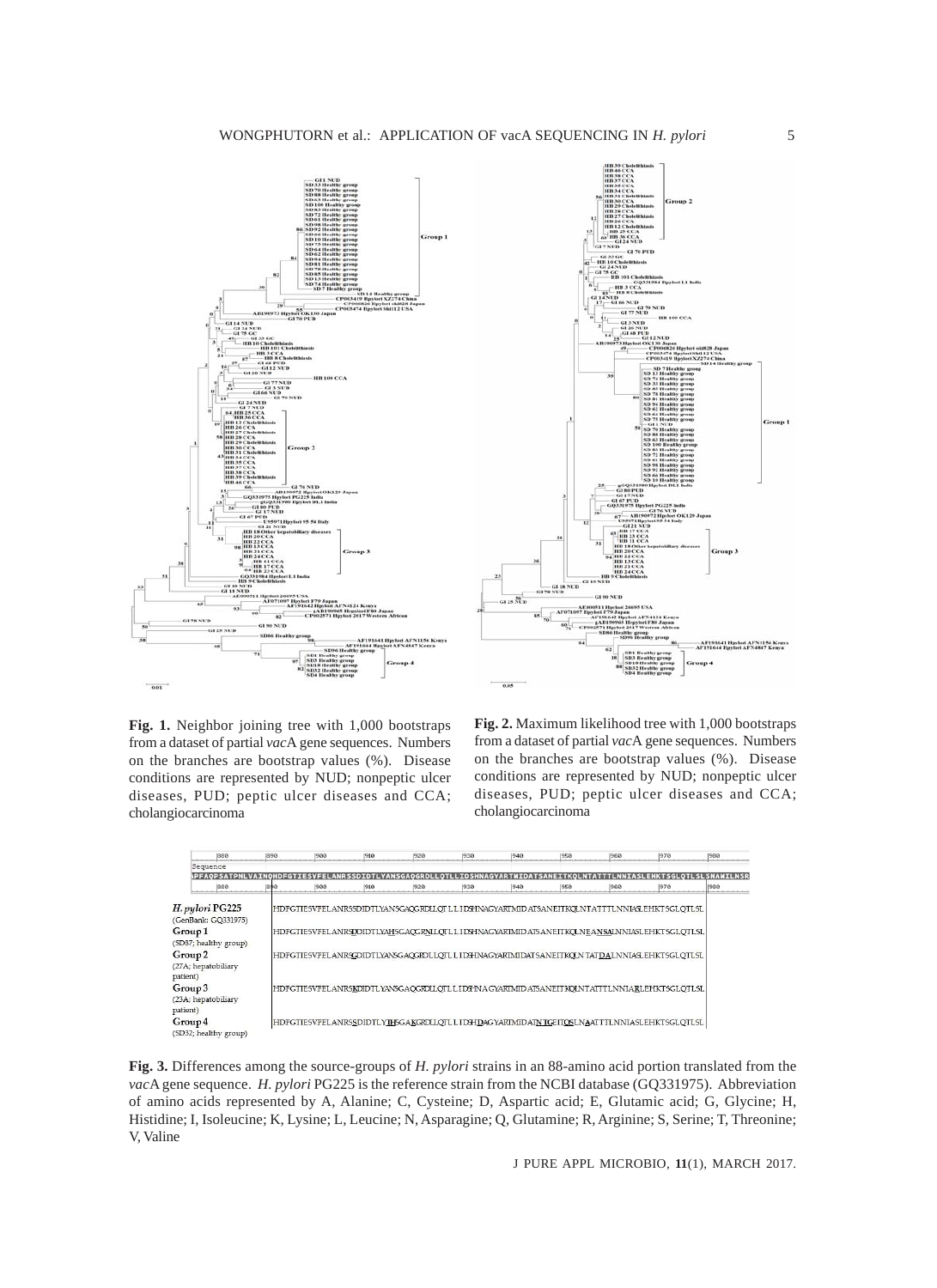demanding, making this approach very slow, especially if many sequences are included in the alignment<sup>22</sup>. Researchers can choose the method that best suits their data $24$ .

Differences were apparent between the four clades of sequences at both the DNA and the amino acid level. Presumably, this is a consequence of adaptation to different environmental sources, hosts and geography<sup>13,23</sup>. However, the relationship between *vac*A diversity, origin, and disease state in the host should be further investigated.

In conclusion, these findings support that the partial *vac*A sequence may be useful as a marker to distinguish *H. pylori* from difference sources, such as from healthy persons or patients with gastrointestinal and hepatobiliary diseases, and as a marker to investigate genetic relationships among the strains isolated from different sources.

#### **ACKNOWLEDGEMENTS**

This study was supported by the Higher Education Research Promotion and National Research University Project of Thailand, Office of the Higher Education Commission, through the Center of Excellence in Specific Health Problems in Greater Mekong Sub-region cluster (SHeP-GMS), Khon Kaen University to Chariya Chomvarin *et al*. The authors thank the Liver Fluke and Cholangiocarcinoma Research Center for a scholarship. We would like to acknowledge Prof. David Blair, Publication Clinic, Khon Kaen University for editing the manuscript via Publication Clinic, Khon Kaen University, Thailand.

#### **REFERENCES**

- 1. Peek, R.M., Jr., Blaser, M.J. *Helicobacter pylori* and gastrointestinal tract adenocarcinomas. *Nature reviews Cancer,* 2002; **2**: 28-37.
- 2. Moss, S.F., Malfertheiner, P. *Helicobacter* and gastric malignancies. *Helicobacter,* 2007; **12 Suppl 1**: 23-30.
- 3. Rabelo-Goncalves, E.M., Roesler, B.M., Zeitune, J.M. Extragastric manifestations of *Helicobacter pylori* infection: Possible role of bacterium in liver and pancreas diseases. *World J Hepatol,* 2015; **7**: 2968-79.
- 4. Boonyanugomol, W., Chomvarin, C., Sripa, B., Bhudhisawasdi, V., Khuntikeo, N.,

J PURE APPL MICROBIO*,* **11**(1), MARCH 2017.

Hahnvajanawong, C., Chamsuwan, A. *Helicobacter pylori* in Thai patients with cholangiocarcinoma and its association with biliary inflammation and proliferation. *HPB (Oxford),* 2012; **14**: 177-84.

- 5. Boonyanugomol, W., Chomvarin, C., Sripa, B., Chau-In, S., Pugkhem, A., Namwat, W., Wongboot, W., Khampoosa, B. Molecular analysis of *Helicobacter pylori* virulentassociated genes in hepatobiliary patients. *HPB (Oxford),* 2012; **14**: 754-63.
- 6. Dunn, B.E., Cohen, H., Blaser, M.J. *Helicobacter pylori*. *Clin Microbiol Rev,* 1997; **10**: 720-41.
- 7. Reyrat, J.M., Rappuoli, R., Telford, J.L. A structural overview of the Helicobacter cytotoxin. *Int J Med Microbiol,* 2000; **290**: 375- 9.
- 8. Blaser, M.J., Atherton, J.C. *Helicobacter pylori* persistence: biology and disease. *J Clin Invest,* 2004; **113**: 321-33.
- 9. Pai, R., Cover, T.L., Tarnawski, A.S. *Helicobacter pylori* vacuolating cytotoxin (VacA) disorganizes the cytoskeletal architecture of gastric epithelial cells. *Biochem Biophys Res Commun,* 1999; **262**: 245-50.
- 10. Miernyk, K., Morris, J., Bruden, D., McMahon, B., Hurlburt, D., Sacco, F., Parkinson, A., Hennessy, T., Bruce, M. Characterization of *Helicobacter pylori cag*A and *vac*A genotypes among Alaskans and their correlation with clinical disease. *J Clin Microbiol,* 2011; **49**: 3114-21.
- 11. Atherton, J.C., Cao, P., Peek, R.M., Jr., Tummuru, M.K., Blaser, M.J., Cover, T.L. Mosaicism in vacuolating cytotoxin alleles of *Helicobacter pylori*. Association of specific *vac*A types with cytotoxin production and peptic ulceration. *J Biol Chem,* 1995; **270**: 17771-7.
- 12. Atherton, J.C. The pathogenesis of *Helicobacter pylori*-induced gastro-duodenal diseases. *Annu Rev Pathol,* 2006; **1**: 63-96.
- 13. Miftahussurur, M., Sharma, R.P., Shrestha, P.K., Suzuki, R., Uchida, T., Yamaoka, Y. Molecular Epidemiology of *Helicobacter pylori* Infection in Nepal: Specific Ancestor Root. *PLoS One,* 2015; **10**: e0134216.
- 14. Al Sayed, A., Anand, P.S., Kamath, K.P., Patil, S., Preethanath, R.S., Anil, S. Oral Cavity as an Extragastric Reservoir of *Helicobacter pylori*. *ISRN Gastroenterol,* 2014; **2014**.
- 15. Luzza, F., Mancuso, M., Imeneo, M., Contaldo, A., Giancotti, L., Pensabene, L., Doldo, P., Liberto, M.C., Strisciuglio, P., Foca, A., Guandalini, S., Pallone, F. Evidence favouring the gastro-oral route in the transmission of